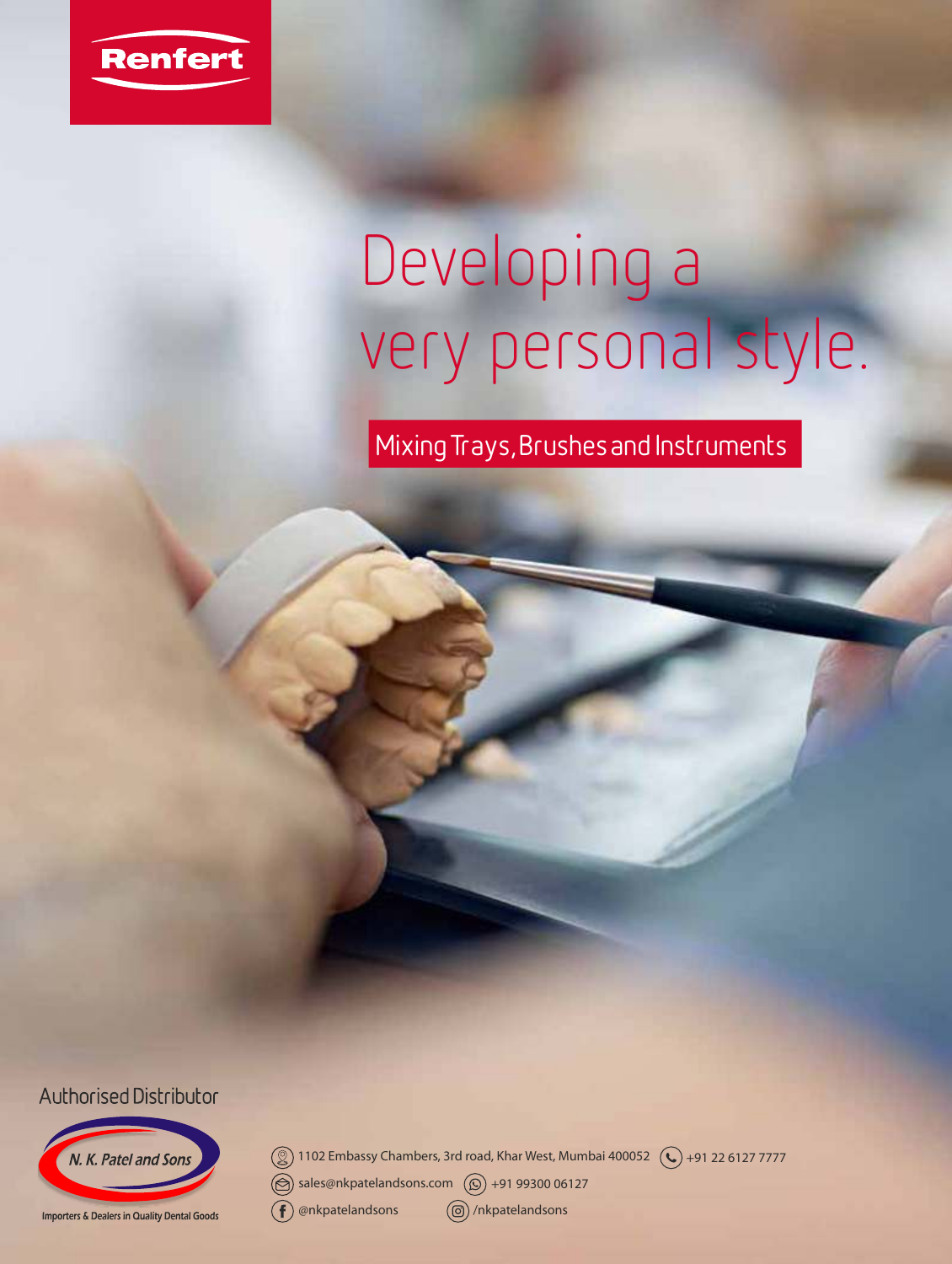# Trays and brushes, truly individual

The lay:art system allows you to develop your art in a suitable framework. Quality and functionality are integral features of these ultra-modern mixing trays and high-quality brushes.

# This is what makes work easier

- **1** large selection of different moistening systems
- **2** ergonomic design
- **3** rewritable foil in the lid
- **4** ingenious ventilation system
- **5** integrated support surface



# lay:art crystal aqua

Partially self-moistening glass mixing tray with two moistening strips.

# Advantages

- «Gentle on the brush and completely abrasion free using float glass.
- «Homogeneous moistening and consistency of the porcelain thanks to dimensionally stable and durable moistening strips.
- ƒƒOptimal moisture transport ensures there is no formation of microbubbles or porosity.





# Ordering information

| lay: art crystal agua xl, tray dimensions: $220 \times 4 \times 120$ mm $(8.67 \times 0.16 \times 4.73)$<br>housing size: 291 x 36 x 223 mm (11.47 x 1.42 x 8.79") | No. 1043 1000 |
|--------------------------------------------------------------------------------------------------------------------------------------------------------------------|---------------|
| lay: art crystal agua s, tray dimensions: $159 \times 4 \times 90$ mm (6.26 x 0.16 x 3.55"),<br>housing size: 211 x 28 x 147 mm (8.31 x 1.10 x 5.79")              | No. 1043 2000 |
| Labeling foil crystal (agua) xl, 3 pcs.                                                                                                                            | No. 1043 0100 |
| Labeling foil crystal (aqua) s, 3 pcs.                                                                                                                             | No. 1043 0200 |
| Moistening strip crystal aqua xl, 12 pcs.                                                                                                                          | No. 1043 1010 |
| Moistening strip crystal aqua s, 12 pcs.                                                                                                                           | No. 1043 2020 |
|                                                                                                                                                                    |               |

# lay:art color

Glazed ceramic tray for preparing and storing stains.

# Advantages

- «Balanced distribution of 13 drop-shaped, 2 large and 4 small round mixing wells as well as a smooth mixing surface.
- ƒƒNewly developed drop shape: sharp-edged at the back for wiping the brush, tapering at the front to allow controlled dispensing of the stain on the brush surface.





# Ordering information

| lay: art color, tray dimensions: 159 x 11 x 90 mm (6.26 x 0.43 x 3.55"),<br>housing size: 211 x 28 x 147 mm (8.31 x 1.10 x 5.79") |  |
|-----------------------------------------------------------------------------------------------------------------------------------|--|
| Labeling foil color, 3 pcs.                                                                                                       |  |

No. 1047 0000  $\overline{N_0$ . 1047 0100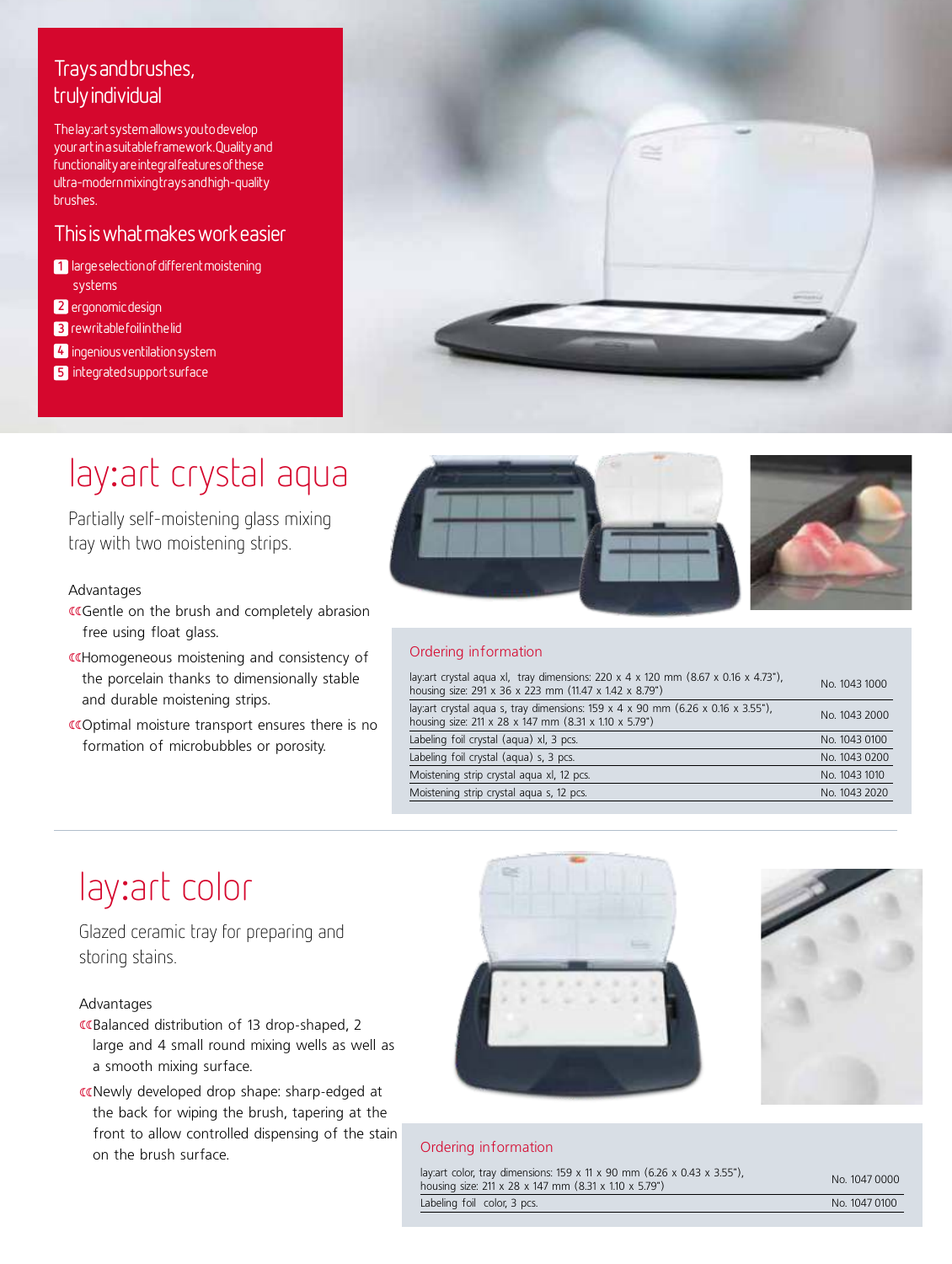# **Brushes for** artistic freedom

lay:art brushes combine both optical and technical advantages to facilitate creative and esthetic working.

# This is what makes work easier

**1 1 ightension** 

**2**extremely durable bristles

**3**elastic, resistant tips

**4**ergonomic shape & soft touch

**5** integrated anti-roll





# Wide selection for individualists

Choice of two or three types of tips depending on the size: slimline tip contour, bold tip contour and short conical tip contour.



# Take advantage of permanent quality

Only the longest, nest hairs from the tail of the male Siberian weasel are used for the lay:art style brushes. This hair is particularly resistant and elastic. The brush tip remains extremely stable and rm thanks to a special binding technique.



# Apply with the finest tip

A brush tip made from ne, tapering and uniformly long hair reduces the loading on the individual hairs and de ects the forces acting on the brush to the side. This increases the tension and service life.

| Overview Brushes  | Natural hair             | Synthetic hair           |  |
|-------------------|--------------------------|--------------------------|--|
| lay: art style    |                          |                          |  |
| Genius            |                          |                          |  |
| Pro               |                          | $\overline{\phantom{a}}$ |  |
| Kolinsky          |                          |                          |  |
| <b>Basic line</b> |                          | $\overline{\phantom{a}}$ |  |
| Ceramicus         | $\overline{\phantom{a}}$ |                          |  |
| Takanishi         |                          |                          |  |
| Squirrel hair     |                          |                          |  |
| Combi wax brush   |                          |                          |  |

 $\rightarrow$  You can find the complete range of lay: art mixing trays on the following pages.

# making work easy for me means …

... that the very stable brushtip does not become more blunt with use, but retains its shape.

> Cim Llzyurt Product Management, Dental Technician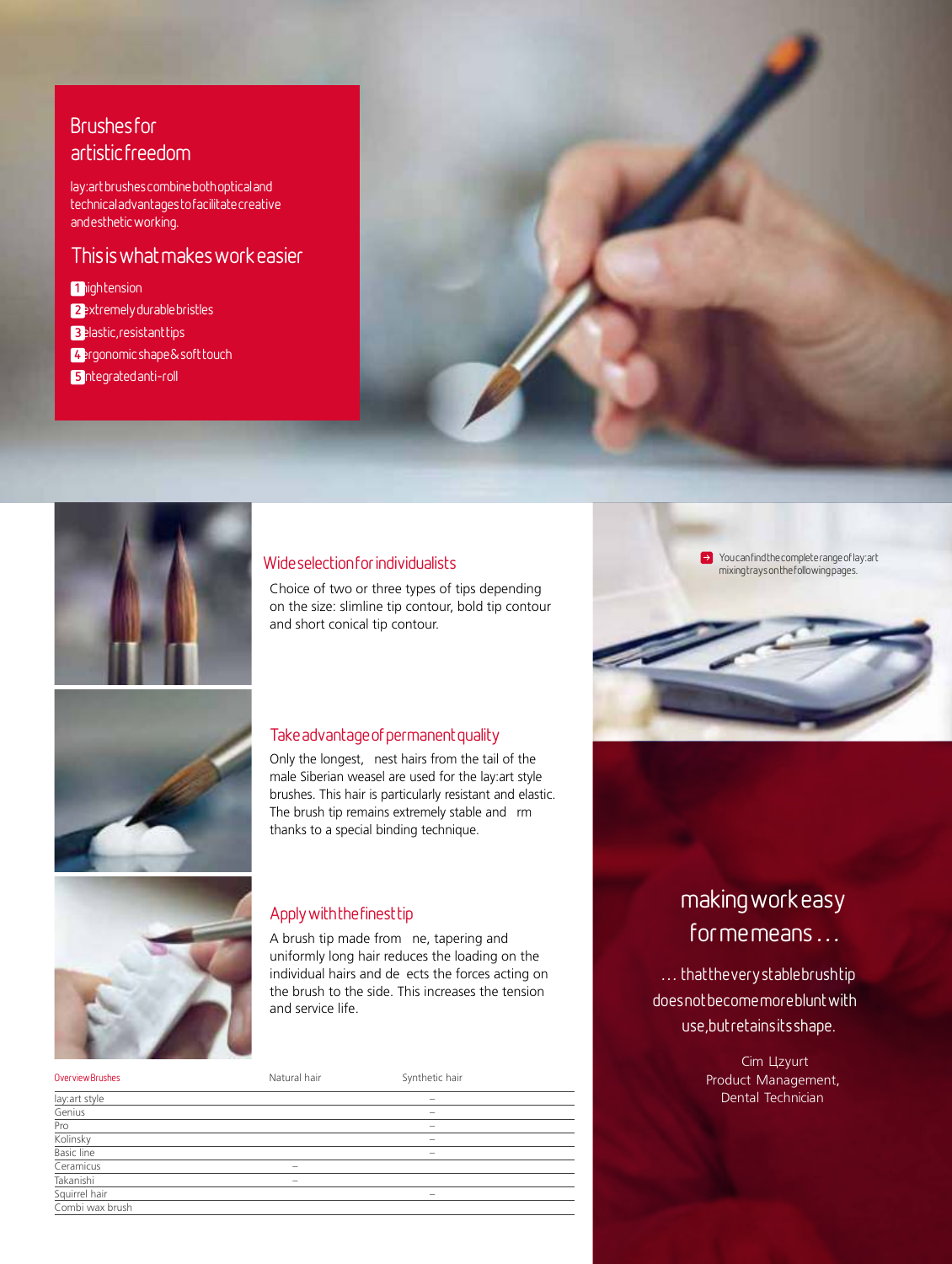# lay:art style Natural bristle brush

lay art style natural hair brushes provide premium quality for the highest demands. An innovative manufacturing technique achieves maximum values in terms of tension, dimensional stability and durability of the brush tip.





The ergonomic handle design with Soft Touch is optimally balanced and sits perfectly in the hand.

# Advantages

- «Top quality with natural hair for consistent working comfort at the highest level.
- «10 sizes with different shape concepts, perfectly coordinated to individual requirements.
- «The Big Brush technique with sizes 8, 6 and 4 increases the moisture reserve and tension.

#### Ordering information

| lay: art style set with 1 piece each of opaque, color, brush size 2 | No. 1725 1000                       |               |
|---------------------------------------------------------------------|-------------------------------------|---------------|
|                                                                     | lay: art style size 2, 2 pieces     | No. 1725 0002 |
|                                                                     | lay: art style size 4 slim, 1 piece | No. 1725 0004 |
|                                                                     | lay: art style size 4 bold, 1 piece | No. 1725 0014 |
|                                                                     | lay: art style size 4 cone, 1 piece | No. 1725 0040 |
|                                                                     | lay: art style size 6 slim, 1 piece | No. 1725 0006 |
|                                                                     | lay: art style size 6 bold, 1 piece | No. 1725 0016 |
|                                                                     | lay: art style size 8 slim, 1 piece | No. 1725 0008 |
|                                                                     | lay: art style size 8 bold, 1 piece | No. 1725 0018 |
|                                                                     | lay: art style color, 2 pieces      | No. 1725 0000 |
|                                                                     | lay: art style opaque, 2 pieces     | No. 1725 0001 |
|                                                                     |                                     |               |



www.lay-art.de





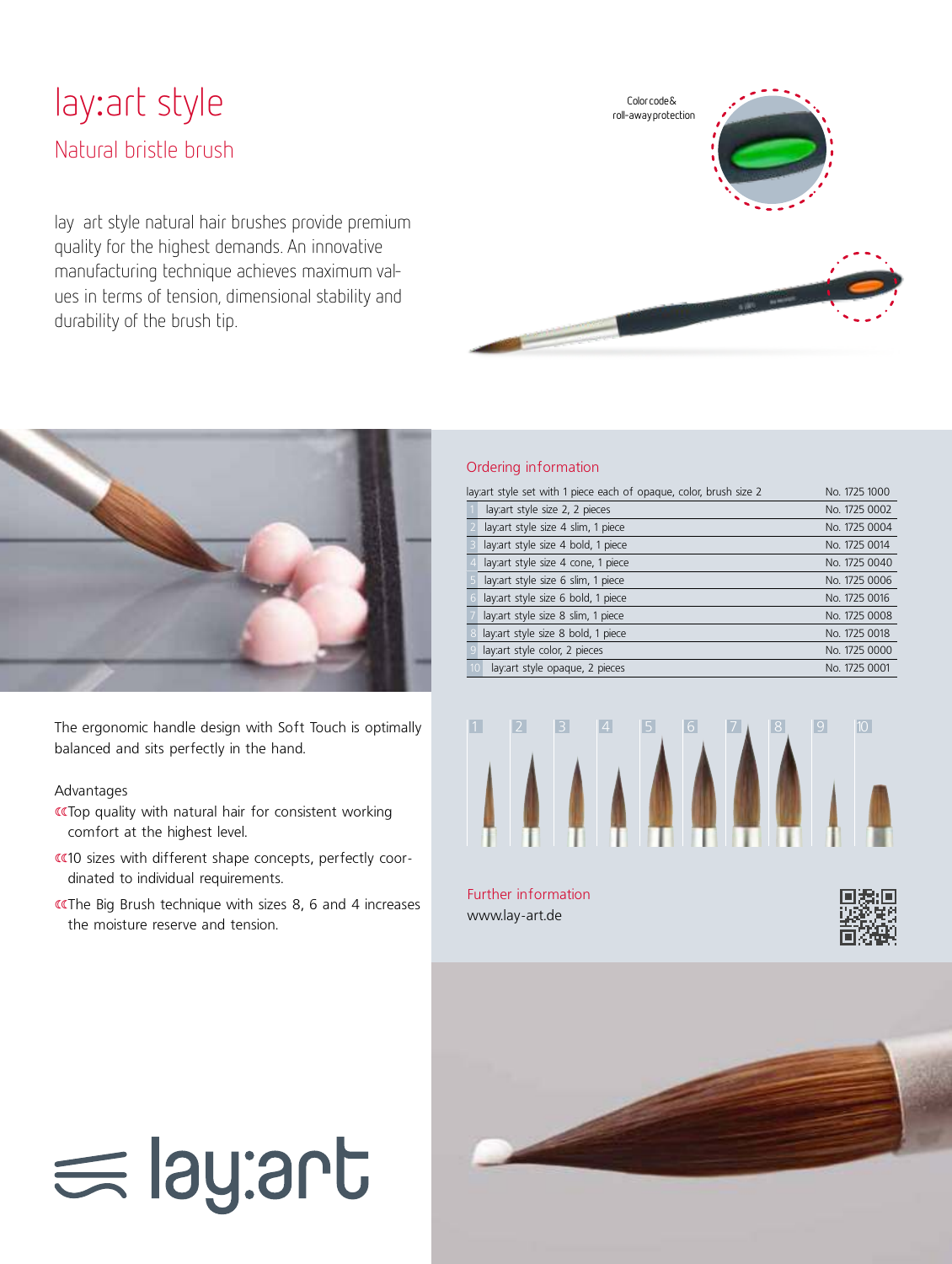

Diverse selection for individualists

The different sizes reect the required amounts of water and porcelain per work cycle. Two or three shapes of brushes can be selected in the sizes 8, 6 and 4.

Slim: Slim shape of brush in the upper third provides minimal moisture release and aids delicate building up.

Bold: Bold shape of brush in the upper third provides higher moisture release and aids the uptake of large amounts of porcelain.

Cone (4): Short conical brush shape enables precise building up and targeted reduction thanks to maximum rmness.

The optimal addition  $-$  available as a practical set or individually

Size 2: Is ideal for the exact application of small amounts.

Opaque: The perfect combination of thick and long hairs (7,5 mm /0.29"). It nestles on the framework surface and ensures an effective, uniform opaque and liner application.

 $Color - The staining brush: High strength$ right into the tip for targeted application of perfect shade accents and specic details.





#### Tip before rst use!

Before using the brush for the rst time, remove the brush gel made from gum arabic, thoroughly. Break the solid, dry gel with your ngers and stroke the hair of the brush several times in quick movements over your hand. Then swirl the brush in a glass of water and clean on the wall of the water glass using rotating movements. Before each build-up, wet the brush hair thoroughly.

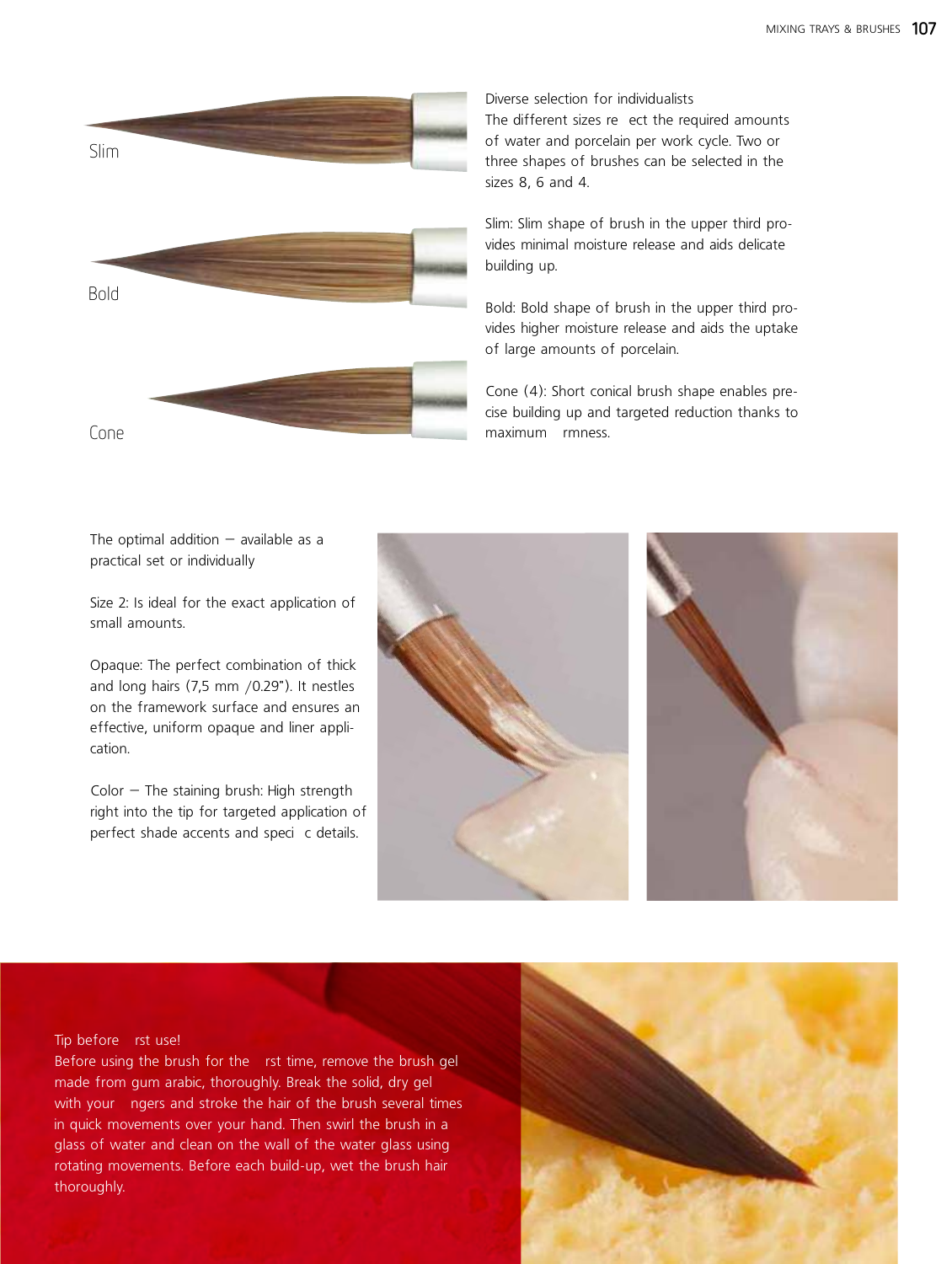# Genius

# Natural bristle brush with protective function

High quality, natural hair brushes in a modern design with a protective function integrated in the handle. In order for the brush hair to have a high level of strength, shape stability and longevity, Renfert uses a unique manufacturing technique.

# Size code & roll-away protection



## Advantages

- «Brush hair has a long service life due to an innovative protective function.
- «Slim tip shape due to the high quality brush hair.
- «Especially economical due to easily interchangeable brush inserts.

#### Details

- «The protective function can be easily activated via a smooth rotation mechanism.
- «Controlled drying process due to the ventilated protective function.
- «Consistent haptics for all holding positions.
- «Integrated roll-away protection.

# Ordering information

| Genius set with 4 brush sizes (2, 4, 6, 8)       | No. 1715 0000 |  |  |  |  |  |
|--------------------------------------------------|---------------|--|--|--|--|--|
| Genius size 2, 1 piece                           | No. 1715 0002 |  |  |  |  |  |
| Genius size 4, 1 piece                           | No. 1715 0004 |  |  |  |  |  |
| Genius size 6, 1 piece                           | No. 1715 0006 |  |  |  |  |  |
| Genius size 8, 1 piece                           | No. 1715 0008 |  |  |  |  |  |
| Genius refill, size 2, 2 pieces                  | No. 1715 1002 |  |  |  |  |  |
| Genius refill, size 4, 2 pieces                  | No. 1715 1004 |  |  |  |  |  |
| Genius refill, size 6, 2 pieces<br>No. 1715 1006 |               |  |  |  |  |  |
| Genius refill, size 8, 2 pieces                  | No. 1715 1008 |  |  |  |  |  |
|                                                  |               |  |  |  |  |  |



# Protective function



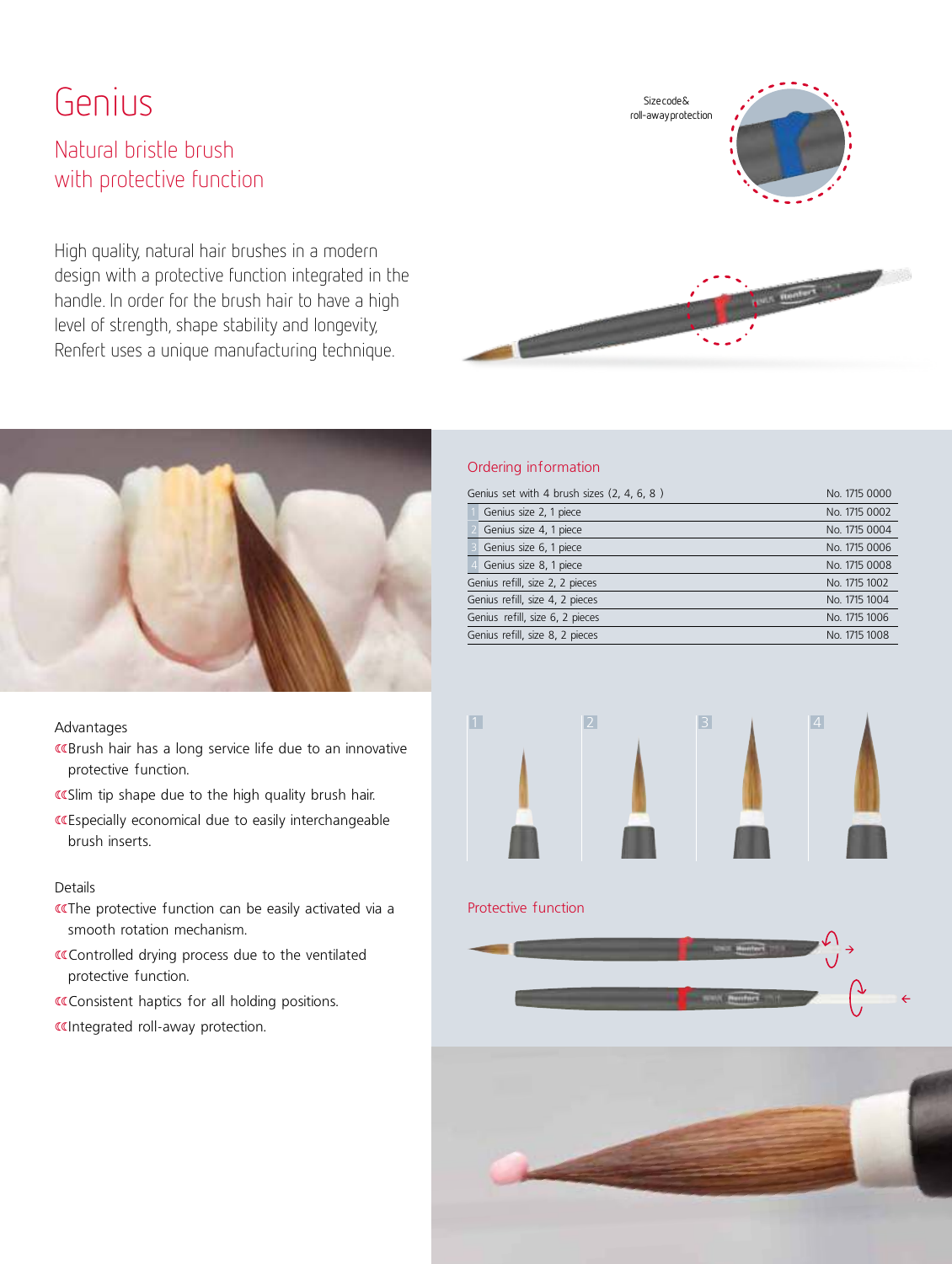Kolinsky Natural bristle brush





Natural bristle brush made from Kolinsky red sable bristles – quality and aesthetics combined.

Advantages «Fine, exible brush tip. «Optimum liquid reservoir. «6 different sizes for individual uses.

# Ceramicus

Synthetic bristle brush





Porcelain brush made from a special, synthetic microhair structure.

Advantages CCGreat resilience of the bristles.

- covery densely packed bristles.
- «No bothersome splaying of the bristles after every porcelain build-up.

#### Ordering information

| Kolinsky set with 6 brush sizes (1, 2, 4, 6, 8, 1/0)<br>No. 1713 1000 |               |  |  |  |
|-----------------------------------------------------------------------|---------------|--|--|--|
| Kolinsky size 1, 2 pieces                                             | No. 1713 1001 |  |  |  |
| Kolinsky size 2, 2 pieces                                             | No. 1713 1002 |  |  |  |
| Kolinsky size 4, 2 pieces                                             | No. 1713 1004 |  |  |  |
| Kolinsky size 6, 2 pieces                                             | No. 1713 1006 |  |  |  |
| Kolinsky size 8, 2 pieces                                             | No. 1713 1008 |  |  |  |
| Kolinsky size 1/0, 2 pieces                                           | No. 1713 1110 |  |  |  |



## Ordering information

|   | Ceramicus set with 6 brush sizes (1, 2, 4, 6, 8, 1/0)       | No. 1716 0000 |  |  |  |  |  |  |
|---|-------------------------------------------------------------|---------------|--|--|--|--|--|--|
|   | Ceramicus staining brush set size 00 and 000, 2 pieces each | No. 1703 0000 |  |  |  |  |  |  |
|   | Ceramicus size 1, 2 pieces                                  | No. 1716 0001 |  |  |  |  |  |  |
|   | Ceramicus size 2, 2 pieces                                  | No. 1716 0002 |  |  |  |  |  |  |
|   | Ceramicus size 4, 2 pieces                                  | No. 1716 0004 |  |  |  |  |  |  |
|   | Ceramicus size 6, 1 piece                                   | No. 1716 0006 |  |  |  |  |  |  |
| 6 | Ceramicus size 8, 1 piece                                   | No. 1716 0008 |  |  |  |  |  |  |
|   | Ceramicus Big Brush, 1 piece                                | No. 1716 0088 |  |  |  |  |  |  |
|   | Ceramicus size 1/0, 2 pieces                                | No. 1716 0110 |  |  |  |  |  |  |
| 9 | Ceramicus size 2/0, 2 pieces<br>No. 1716 0120               |               |  |  |  |  |  |  |
|   | Ceramicus opaguing brush, 2 pieces<br>No. 1716 0200         |               |  |  |  |  |  |  |
|   | 8 <br>$\overline{2}$<br>5.<br>6<br>3<br>4                   | 9 <br>$10-1$  |  |  |  |  |  |  |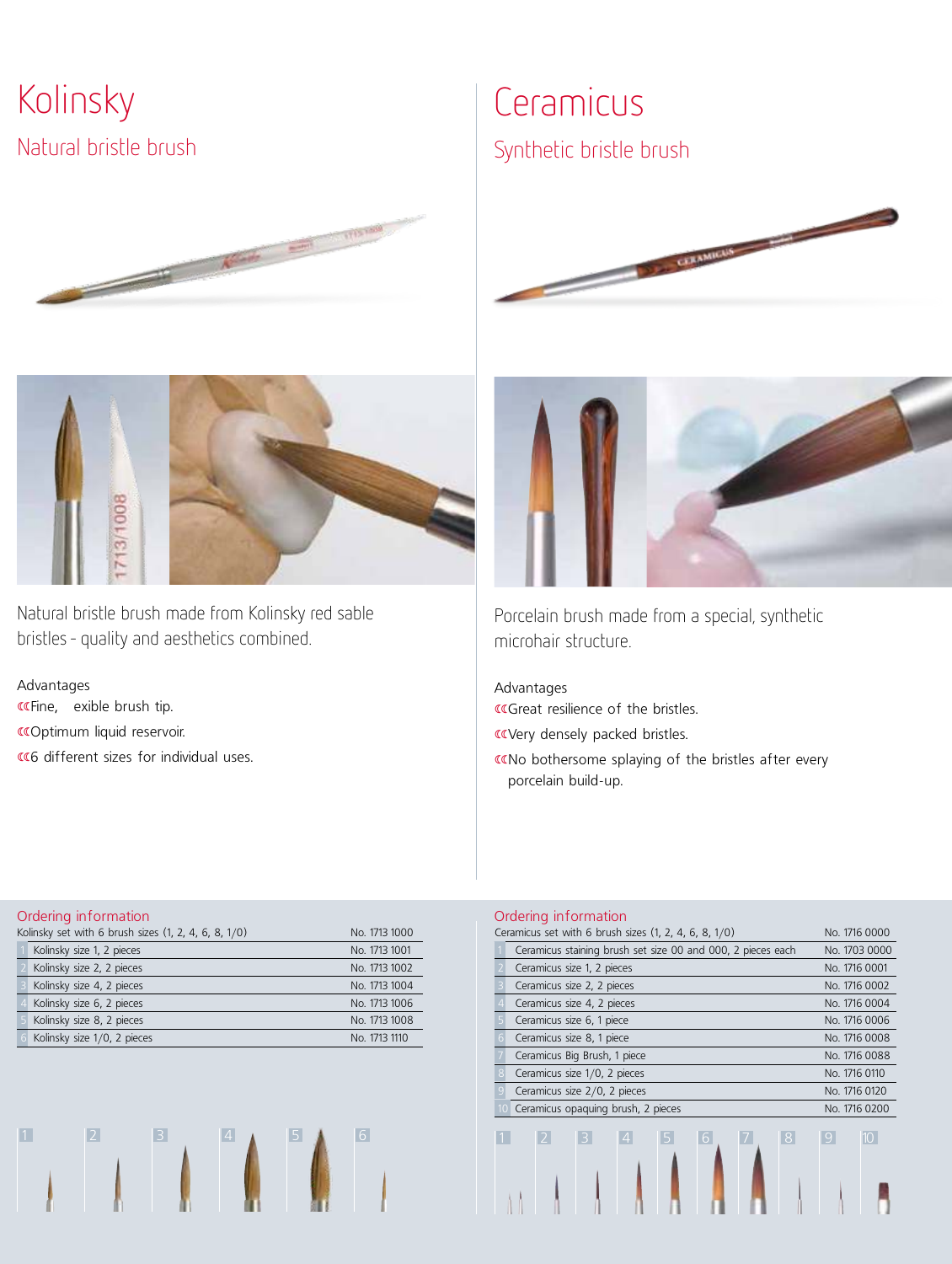Takanishi Synthetic bristle brush





Very high quality synthetic bristle brush which has been well proven for many years for the optimal porcelain build-up.

Advantages «The brush tip remains stable. «Highly flexible brush bristles. ƒƒ Ideal for reducing porcelain.

#### Ordering information

|                                                             | Takanishi set with 6 brush sizes (1/0, 2, 4, 6, 8, opaquing brush)<br>No. 1714 0000 |                         |  |   |                                       |               |    |                                          |  |
|-------------------------------------------------------------|-------------------------------------------------------------------------------------|-------------------------|--|---|---------------------------------------|---------------|----|------------------------------------------|--|
| Takanishi staining brush set size 00 and 000, 2 pieces each |                                                                                     |                         |  |   |                                       | No. 1701 0000 |    |                                          |  |
|                                                             |                                                                                     |                         |  |   |                                       |               |    |                                          |  |
|                                                             |                                                                                     | Takanishi sz. 1, 2 pcs. |  |   | No. 1714 0001                         |               | 8  | Takanishi sz. 10, 1 pc.<br>No. 1714 0010 |  |
|                                                             |                                                                                     | Takanishi sz. 2, 2 pcs. |  |   | No. 1714 0002                         |               | q  | Takanishi sz. 12, 1 pc.<br>No. 1714 0012 |  |
|                                                             |                                                                                     | Takanishi sz. 3, 2 pcs. |  |   | No. 1714 0003                         |               | 10 | Takanishi sz. 14, 1 pc.<br>No. 1714 0014 |  |
|                                                             |                                                                                     | Takanishi sz. 4, 2 pcs. |  |   | No. 1714 0004                         |               | 11 | Takanishi sz. 1/0, 2 pcs. No. 1714 0110  |  |
|                                                             |                                                                                     | Takanishi sz. 5, 2 pcs. |  |   | No. 1714 0005                         |               | 12 | Takanishi sz. 2/0, 2 pcs. No. 1714 0120  |  |
|                                                             |                                                                                     | Takanishi sz. 6, 2 pcs. |  |   | No. 1714 0006                         |               | 13 | Takanishi opaquing<br>No. 1714 0200      |  |
|                                                             |                                                                                     |                         |  |   | Takanishi sz. 8, 2 pcs. No. 1714 0008 |               |    | brush, 2 pcs.                            |  |
|                                                             |                                                                                     |                         |  | 4 |                                       | 6             |    | $\mathbf{B}$<br>12 <sup>°</sup>          |  |

# Squirrel hair brush

According to Stefan Borenstein. Fine, wide surface brush for smoothing and cleaning the porcelain model.

Advantages

ƒƒVery soft brush bristles.

«Large surface brush.

«Comfortable access to interdental spaces using narrow edge.



Ordering information

Squirrel hair brush, 1 piece No. 1712 0000

# Combi wax brush

The dual purpose brush for the most common uses within crown and bridge and partial denture technique.

# Advantages

«Large brush: for smoothing and cleaning wax models. «Small brush: for isolating dies or plaster models.



# Ordering information

Combi wax brush, 1 piece No. 1705 0000